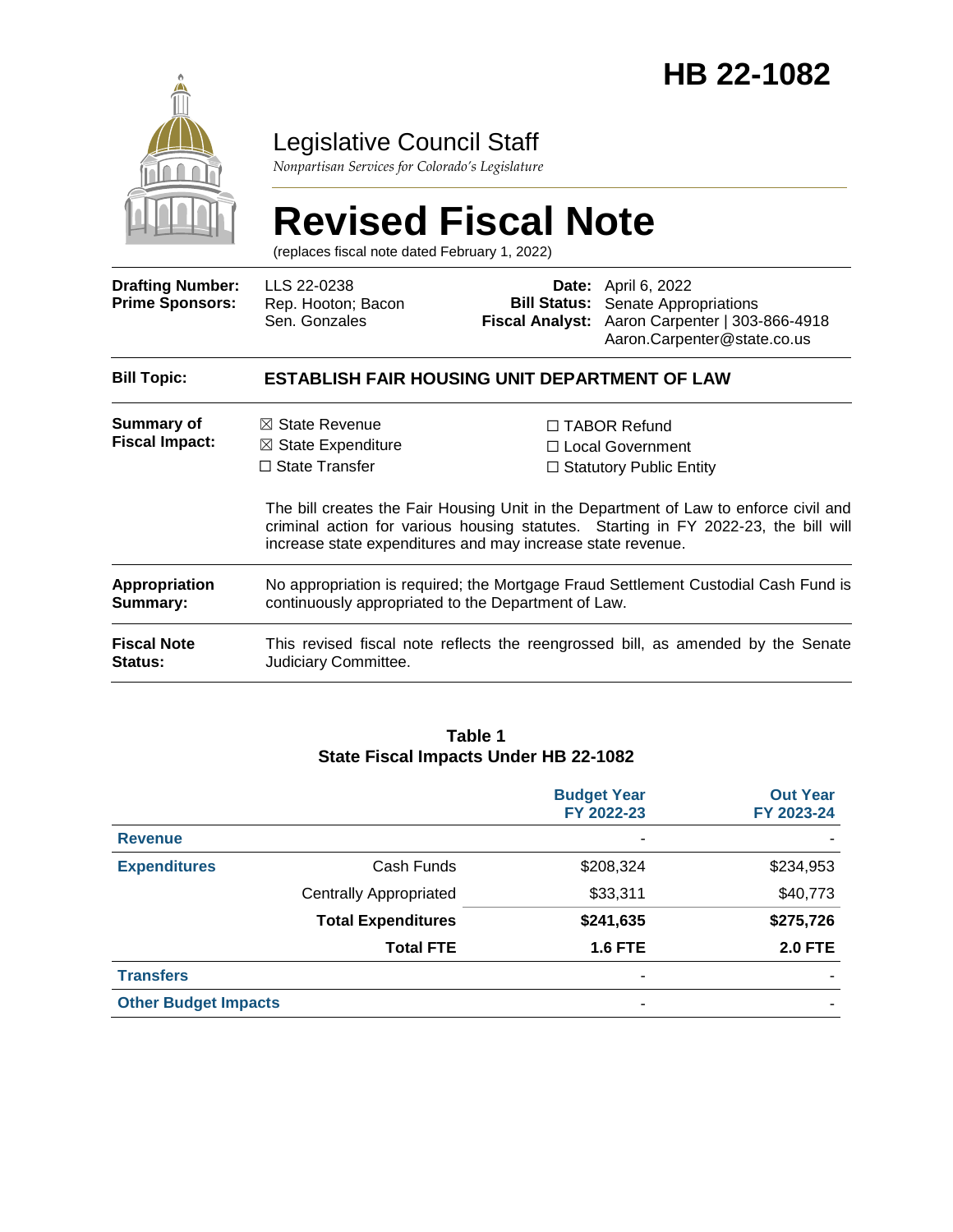Page 2

## **Summary of Legislation**

The bill creates the Fair Housing Unit in the Department of Law (DOL) to bring civil and criminal actions to enforce the following sections of law:

- the Immigrant Tenant Protection Act;
- the Mobile Home Park Act;
- the Mobile Home Park Act Dispute Resolution and Enforcement Program; and
- Part 1 (Wrongful Withholding of Security Deposits) and Part 7 (Notice of Rent Increase) of Article 12 of Title 38 governing tenants and landlords.

The bill outlines the power of the Attorney General when bringing civil and criminal actions, the venue for actions, remedies, and penalties, among other things.

## **Background**

In 2012, Colorado entered into a \$200 million settlement with five different banks over allegations of wrongful mortgage practices. Under the settlement, the state was awarded over \$50 million deposited into the Mortgage Fraud Settlement Custodial Cash Fund to be used for various mortgage-related efforts including contracting with the Department of Local Affairs to provide loans for construction and rehabilitation of affordable rental housing. According to the Department of Law, the fund is estimated to receive about \$2.0 million per year in revenue from the repayment of these loans and will have an estimated balance of \$5.5 million at the end of FY 2021-22.

#### **State Revenue**

Starting in FY 2022-23, state revenue to the Attorney Fees and Costs Cash Fund will increase to the extent the department recoups investigative and attorney costs, as allowed by the bill. Because it is unknown how often the Attorney General will bring cases under the bill, how long cases will last, or how much can be recouped, an exact revenue estimate cannot be determined. For informational purposes, based on average costs, if the department recoups 200 hours of investigative and attorney time, revenue would increase by \$19,714. Revenue to the Attorney Fees and Costs Cash Fund is not subject to the state's TABOR limit.

#### **State Expenditures**

The bill increases state expenditures in DOL by \$241,635 in FY 2022-23 and \$275,726 in FY 2023-24 and future years, paid from the Mortgage Fraud Settlement Custodial Cash Fund. Additionally, workload may increase in the Judicial Department. These costs are summarized in Table 2 and discussed below.